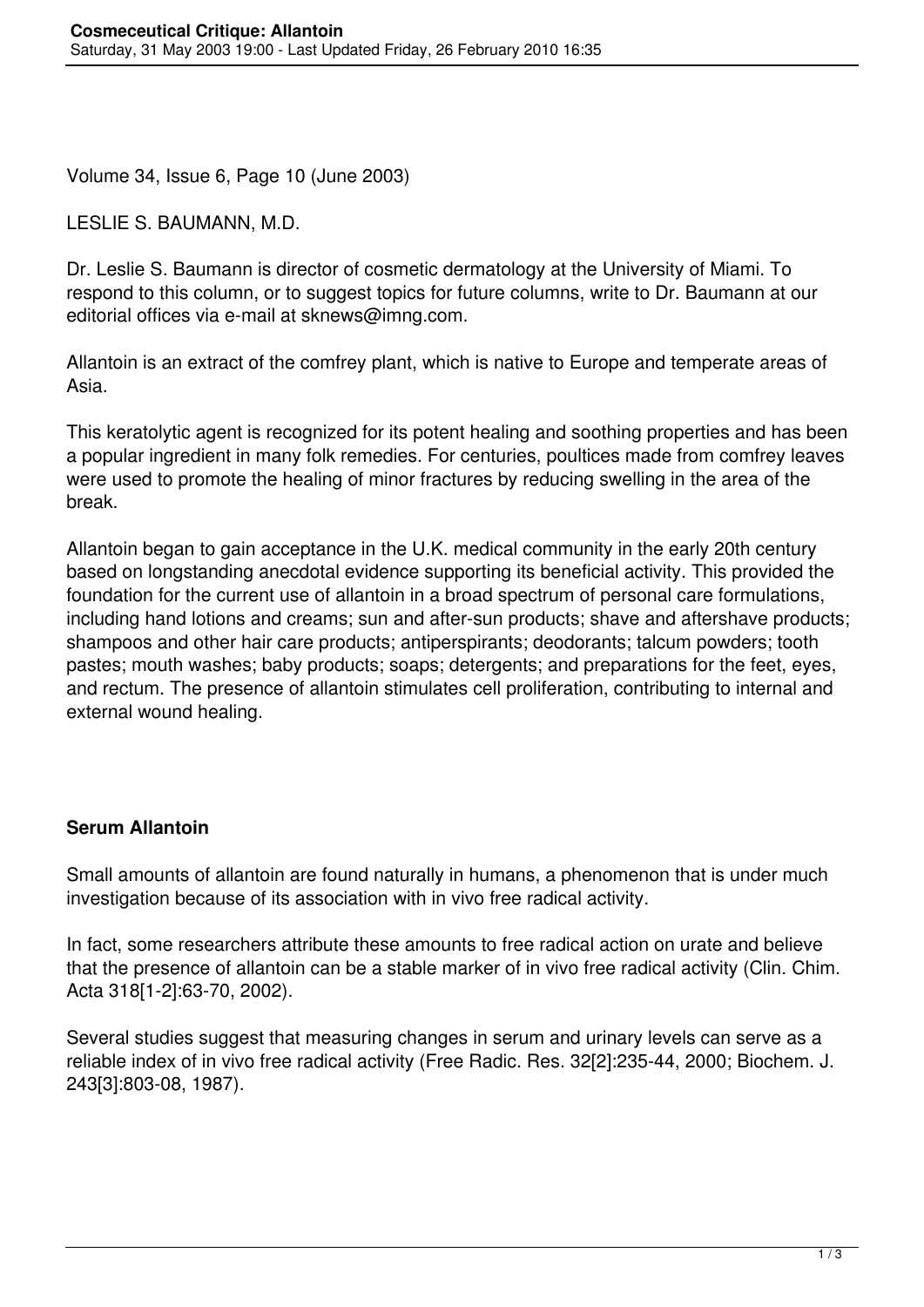## **Cutaneous Application**

Topical application of allantoin is intended to somehow thwart free radical activity. In fact, in addition to the strong anecdotal and traditional support for allantoin, data suggest that the topical application of allantoin-containing formulations has certain cutaneous benefits.

One double-blind, placebo-controlled study showed that an alcohol-free instant hand sanitizer containing surfactants, allantoin, and other ingredients served as an effective substitute for soap and water when the latter were not available (J. Sch. Nurs. 17[5]:258-65, 2001). The study took place in an elementary school and was predicated on the established belief that hand washing is the most effective method of preventing communicable diseases. After 5 weeks of using the product containing allantoin, students were 33% less likely to have been absent from school due to illness, compared with those using a placebo product.

Another study showed that an alcohol-free sanitizer containing surfactant, allantoin, and benzalkonium chloride (SAB) outperformed an alcohol-based product (J. Am. Podiatr. Med. Assoc. 91[6]:288-93, 2001).

In a 10-month, hospital-based study, an antimicrobial nail solution containing SAB was effective, in conjunction with periodic débridement, in significantly treating and improving the appearance of pedal onychomycosis (J. Am. Podiatr. Med. Assoc. 89[3]:124-30, 1999).

Other dermatologic indications for allantoin or preparations containing allantoin include or have included wounds, ulcers, burns (sunburns and scalds), eczema, psoriasis, impetigo, and acne and other skin eruptions.

Allantoin 2% in combination with coal tar 5% as a relatively useful treatment for mild to moderate psoriasis has been displaced by more effective products and combination therapies (Am. J. Clin. Dermatol. 2[2]:95-120, 2001). Studies also have shown that 140-mg sulfanilamide suppositories containing allantoin effectively reduced the symptoms of trichomonas vaginalis or vaginal trichomoniasis, but that oral metronidazole was more effective in reducing symptoms (Sex. Transm. Dis. 24[3]:156-60, 1997).

Nevertheless, allantoin is seen as a strong and safe keratolytic agent with useful cell-proliferating, healing, and moisturizing properties that are suitable for several dermatologic conditions. Effective in concentrations as low as 0.1% and up to 2%, allantoin cleans areas of application, acting as chemical debrider of necrotic and scaling tissue. Allantoin also protects against UV-induced cell damage in vitro (Yakugaku Zasshi 118[6]:241-47, 1998).

## **Allantoin Products**

Allantoin is a popular ingredient in a wide range of modern over-the-counter products.